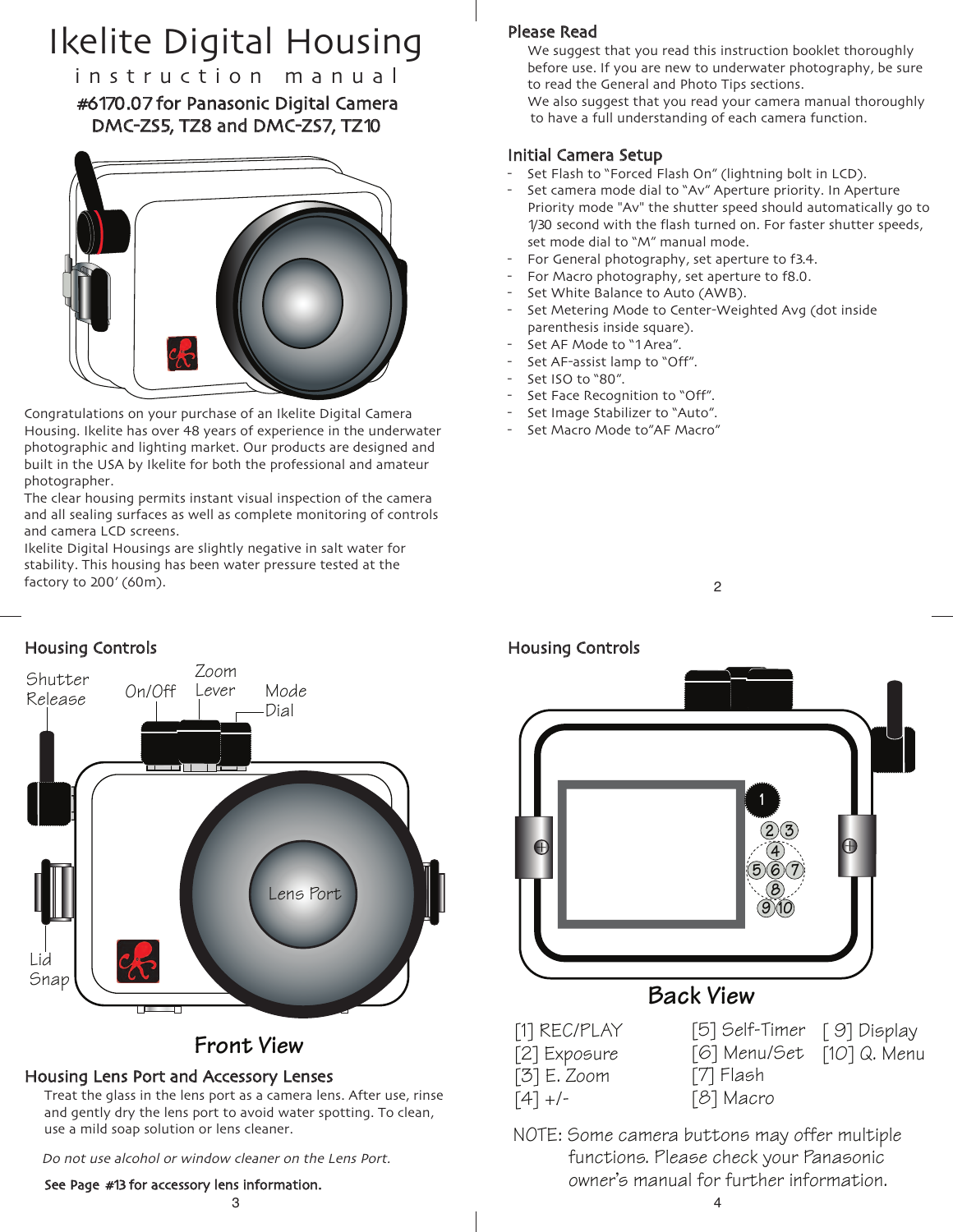## Opening the Housing

#### 1. Lid Snaps have a Lock.

To open, push Lid Snap Lock forward and lift as shown. Keep pressure on the Lid Snap so it does not fly open quickly.

Some lid snaps have <sup>a</sup> lot of spring tension once they go over center, so keep <sup>a</sup> firm grip on the lid snap. Lid Snaps may be opened one at <sup>a</sup> time.

## Installing the Camera

- 1. Pull out on each housing control until it stops. This will get the controls out of the way for installation of the camera.
- 2. Remove the back from the housing.
- 3. The mounting tray for the camera is secured to the housing back. Position the camera on the tray.
- 4. Using a coin or screwdriver (preferred), secure the camera with the mounting bolt which threads into the camera's tripod socket (Diagram A).

#### CAUTION:

Some camera tripod socket threads are plastic. The mounting tray bolt is metal. Do not cross thread or over tighten as you may damage the camera tripod socket threads.





5

## Closing the Housing

- 1. Place housing face down in your lap or on flat surface.
- 2. Check to see that there is an o-ring on the housing back and that it is clean and in its proper location.
- 3. Guide the back into the housing front. The o-ring should touch the housing all the way around. There should be an even gap all the way around between the housing and the housing back.
- 4. Lift the lid snaps so they are extended and place each lid snap into the corresponding hook on the housing back.
- 5. To close the housing, push down on the lid snaps until they snap into place . Lid snaps on opposite sides of the housing should be closed at the same time. Be sure they are down far enough to engage the lock.





Double check - Once the housing is closed, check the o-ring seal. Check the gap between the housing back and the housing. It should be even all the way around the housing. Look through the clear plastic back at the o-ring. You should see a darkened area where the o-ring is compressed against the housing back. If you do not see an even black compression seal

all the way around the back, open the lid snaps, reseat the housing back and close the lid snaps. Visually check the seal again.

## Checking Controls

Once the housing has been closed, make sure the housing controls line up with the corresponding camera controls. If the housing controls are misaligned slightly, make sure the camera hold down bolt has been tightened down firmly so the camera is flat against the tray.

#### Turn Camera On

Turn the camera on and operate each of the housing controls to get a feel for using the camera in the housing. Take a few pictures above water with the camera in the housing.

## Zoom Control

(NOTE:) After you have used the housing's zoom control, it must be returned to the center position to disengage. If the housing zoom control is pushing the zoom lever in either direction, you may not be able to take a picture or access  $\,$   $\,$   $\,$   $\,$   $\,$   $\,$ any other function because the camera is receiving <sup>a</sup> signal from the engaged zoom control.





Engaged Center Position

Disengaged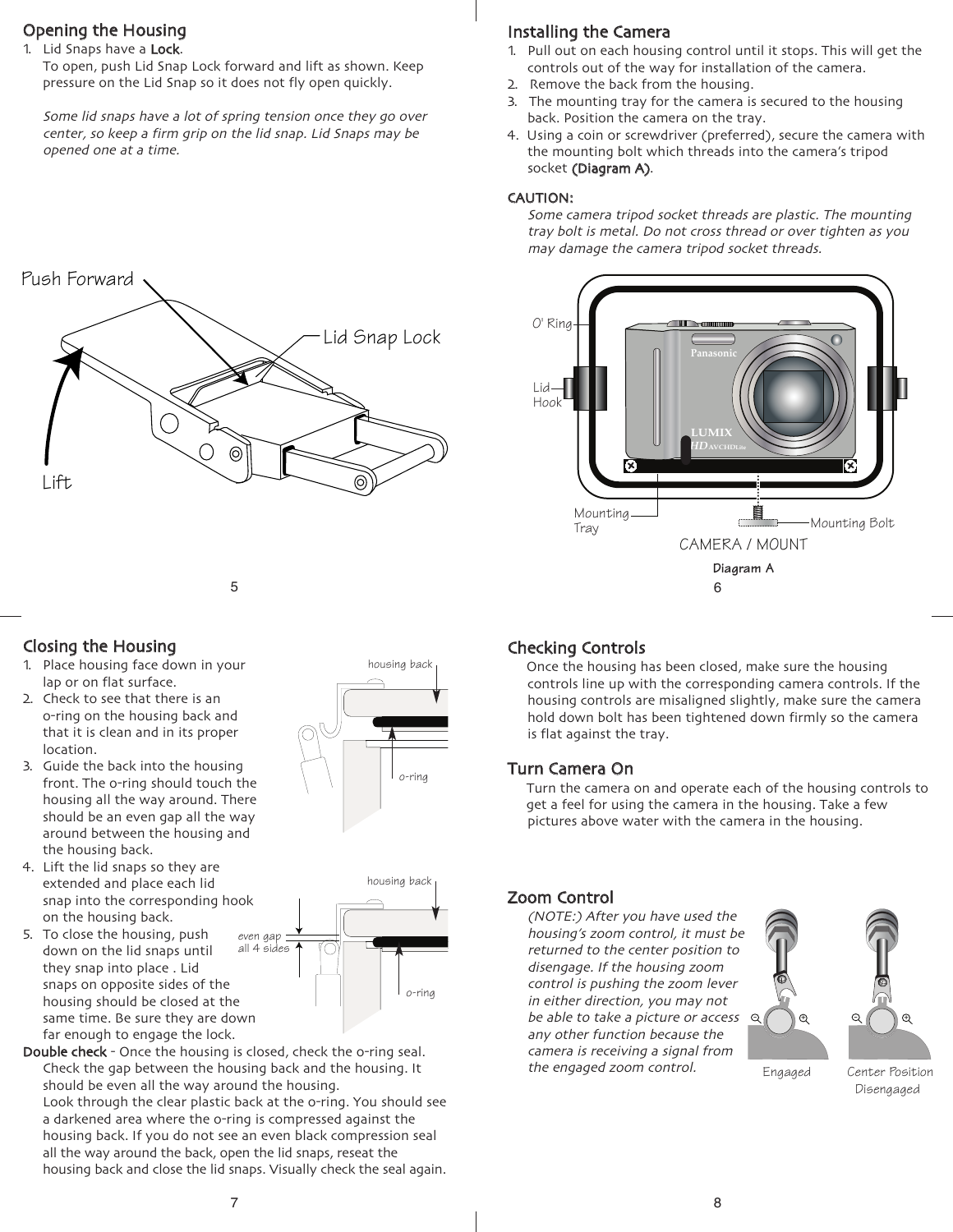## Using the Camera's Built-in Flash

For the best results, we recommend using an external Ikelite Substrobe. If you do not have an external flash, the camera's built-in flash can be used with a diffuser installed. This use is limited due to the housing port blocking a portion of the built-in camera flash. Zoom in slightly with the diffuser installed to eliminate dark areas noted in your photographs, and more evenly expose your pictures. See Diffuser/Deflector Installation below.

NOTE: The camera's built-in flash cannot be used with optional Wide-Angle or Accessory lenses.

## Diffuser and Deflector Installation

A diffuser and deflector are included with the housing. The diffuser is white transparent plastic. The deflector is also white but is not transparent.

To install the diffuser or deflector, push the "Cut-out" Section into the port groove until it stops.

Note the Small Hole. To

avoid losing the diffuser/deflector, you can attach a fishing line or string to this hole.

 $\circ$ .

9

Diffuser/Deflector properly installed in port groove



Small Hole

Cut-out Section

Diffuser/Deflector Material

## DS161Movie Substrobe

The DS161Movie Substrobe features a powerful 500 lumen LED video light. Three super-bright LEDs are arranged behind a special optical element to provide 45 degrees angle of coverage free of hotspots.The DS161 flash covers the

equivalent of an 18mm lens or 100 degrees w/diffuser installed. It is the ideal choice when using wide angle lenses greater than 80 degrees. It also features a 1.5 second recycle time and 225 flashes per full charge.

## SA-100 Ball/Socket Arm

The SA-100 system #4086.61 with its 1" diameter ball is ideal underwater. The #9571.3 extended stem mount allows easy attachment of the EV controller or flashlight mount, and drops right into the release handle. The arm system allows easy strobe placement from macro close-up to wide angle. The complete system removes with a push of the handle button.



## Using Ikelite DS Digital Strobes

Ikelite DS series Substrobes are industry favorites for their warm, even coverage and lightning fast recycle time. Being farther from the camera lens, the optional DS Substrobe aids in reducing the illumination of particles in the water and helps to eliminate backscatter. When used in conjunction with the EV-Controller, the DS51Mode switch is set to the TTL setting and the EV-Controller provides ten power settings in half-stop increments.

**ikelite** *35* **AF ikelite** *AUTOFLASH*

## AF35 Strobe Package #4035

The AutoFlash AF35 kit is a great compliment, and an effortless, affordable way to add a flash to your new Ikelite point-and-shoot camera system. Everything you need to get started is in the box. Just attach it to the bottom of your housing and start taking pictures!

#### AF35AutoFlash kit includes:

AF35 strobe - Flex arm - AutoFlash sensor Handle with rubber grip - Tray (single or dual) Mounting hardware.

#### Substrobe DS51

The Substrobe DS51covers the equivalent of a 28mm lens. It is the ideal choice when using only the camera lens with no accessory wide angle lenses attached.



## Recommended Strobe Packages

Substrobe AF35 AutoFlash Kit #4035 includes Single Tray.

Substrobe AF35 AutoFlash Kit #4035.1 includes Dual Tray.

Substrobe DS-51 Package #3944.54 includes #4086.61 Arm System with EV Manual Controller.

Substrobe DS-160 Package #3944.91 includes #4086.61 Arm System and 1.5 hour Smart Charger with EV Manual Controller.

Substrobe DS-161 Package #3945.03 includes #4086.61 Arm System and 1.5 hour Smart Charger with EV Manual Controller.

## Please Read If Using an EV-Controller

The EV-Controller used with Ikelite DS Substrobes has two user settings. One setting is for strobe selection, the other is for pre-flash "P" or non pre-flash "P". This camera uses pre-flash, (except in manual mode), thus the EV-Controller should be set to the pre-flash "P" position when used with this camera as a slave. If manual mode is desired, set the EV-controller to the non-pre-flash



For additional information regarding recommended strobe packages and optional accessories, go to www.ikelite.com.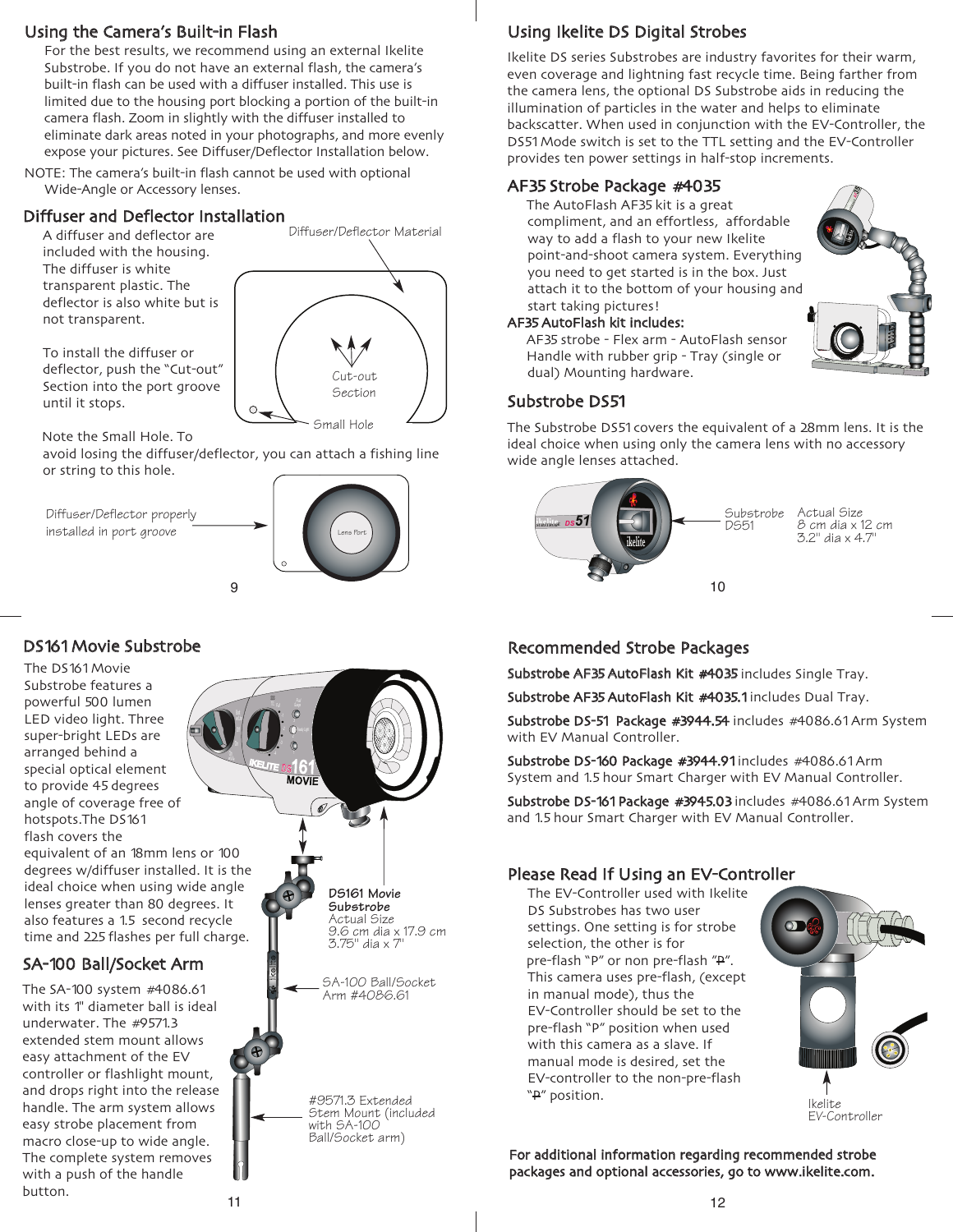## Optional Accessories

#### Back o-ring #0109

O-rings last for several years if properly maintained. (See maintenance section). Always carry a spare o-ring in case the original becomes damaged or lost.

#### Tray with Dual Release Handles #9523.32

Dual Tray and Release Handles are required to mount two external Substrobes.

#### WD-4 Wide-Angle Conversion Dome #6430.4

The removeable WD-4 corrects light refraction underwater, restoring the camera's original 28mm angle of coverage. Approximately 3/4 of the camera's zoom range can be used with the dome in place. Slight vignetting may occur at camera's widest angle setting.



#### External Macro Adaptor #9306.82

Allows attachment of 67mm threaded macro lenses from Inon and Epoque. NOT for use with 67mm threaded wide-angle lenses.



#### 13 NOTE: Other Accessory and Wide-Angle Conversion lenses cannot be used with this housing

#### Lubricants

- 1. Ikelite provides silicone lubricant with the housing. We recommend you use only Ikelite lubricant on Ikelite products as some other brands may cause the o-ring to swell and not seal properly.
- 2. Use only enough lubricant to lightly cover control shafts and o-rings. Wipe off any excess lubricant with a clean cloth. Lubricant is not a sealant, it is used to reduce friction. Excessive lubricant can collect sand and dirt which may interfere with proper sealing.

#### **CAUTION**

#### Never use spray lubricants as the propellant ingredient can cause the plastic housing to crack.

#### Control Maintenance

Ikelite controls are designed to provide years of reliable service with minimal maintenance.

- 1. Push button controls require no maintenance other than rinsing in freshwater after saltwater use. If a push button control becomes difficult to push or if it sticks when depressed, soak the housing in luke warm freshwater. After a few minutes, operate the push button. If this does not correct the problem, return the housing to Ikelite for maintenance.
- 2. Some of the controls have long shafts. These controls can be pulled out, exposing the shaft (see diagrams A and B on pages #16 & #17).

To lubricate the control, gently pull on the knob until the stainless steel shaft is exposed. Lightly lubricate the shaft, then move the shaft in and out several times. This will lubricate the x-ring in the Ikelite control gland. This should be done before using the housing after a prolonged storage period, or once a week when the housing is in constant use.

The Ikelite Digital Housing should be given the same care and attention as your other photographic equipment. In addition to normal maintenance, we recommend that the housing be returned to Ikelite periodically to be checked and pressure tested.

- 1. Do Not leave the camera and housing in direct sunlight for prolonged periods. Heat may damage the camera.
- 2. Do Not ship the camera in the housing.
- 3. Before using the housing, always check the tightness of the set screw in each control knob.

Check each control gland penetrating the housing to make sure they are tight. There is a slight chance that either could vibrate loose during travel.

- 4. Keep the back o-ring clean and lightly lubricated. To lubricate, remove the o-ring from the back. Put a small amount of lkelite lubricant on your fingers. Pull the o-ring through your fingers to apply a light coating of lubricant. Only apply enough lubricant to make the o-ring feel slick. Do Not stretch the o-ring. This light coating of lubricant will help to keep the o-ring from drying out and will help to show a dark sealing line when the housing back is properly sealed.
- 5. Keep the area where the o-ring fits and the sealing surface of the housing clean.
- 6. Rinse the housing exterior thoroughly in fresh water after each saltwater use. Dry with a soft cloth. Dry lens port to eliminate water spotting.

After several uses in saltwater, soak the housing exterior in a mild soap solution; rinse and dry before storing. When storing the housing remove the back o-ring, lightly lubricate, and place in a plastic bag. Place the plastic bag with o-ring, inside the housing for safe keeping.

7. If removing a housing push button, Do Not re-use the E-clip. Contact Ikelite for replacement E-clips (part #0319.12).

14

#### Control Maintenance Cont.

3. Some of the controls have a short shaft and cannot be pulled out exposing the shaft for lubrication. In the unlikely event one of these controls sticks or becomes difficult to operate you can remove the control from the housing and lubricate it, or return the housing to Ikelite for maintenance. To remove the control (Diagram A), loosen the set screw in the knob (allen wrench required); remove the knob. If there is salt or dirt build-up on the exposed control shaft, clean the shaft. Open the housing and gently slide the control shaft out of the control gland. Clean and lightly lubricate the shaft, including the end of the shaft. Slide the shaft back into the control gland and gently slide it back and forth a few times without fully removing the shaft from the gland. Replace the knob noting the flat area on the shaft. The set screw in the knob should tighten down against the flat area on the control, so the knob does not turn on the shaft.